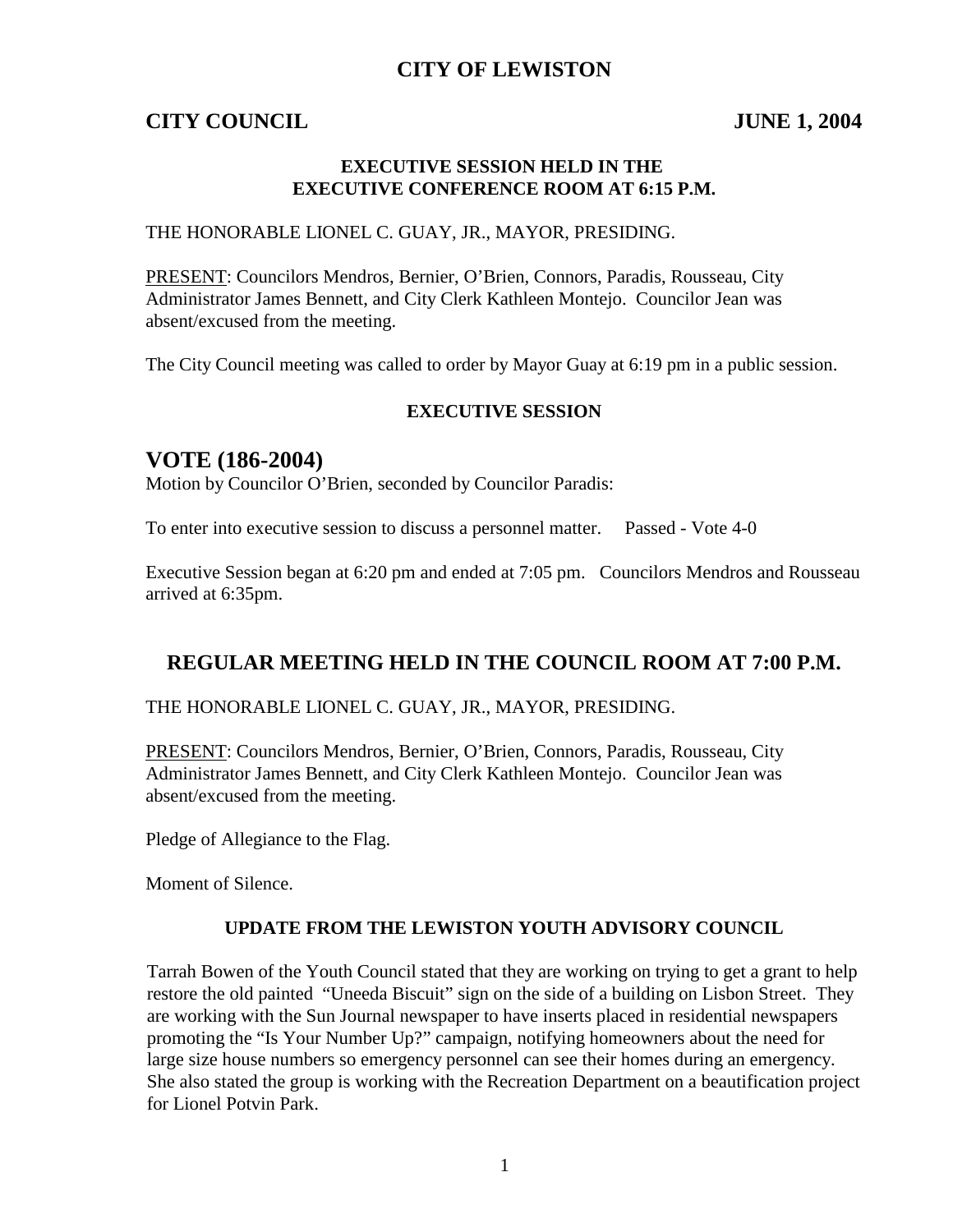## **ACTIONS NECESSARY FOR THE STATE ELECTION ON JUNE 8, 2004**

## **VOTE (187-2004)**

Motion by Councilor O'Brien, seconded by Councilor Connors:

To approve the following recommendation from the City Clerk/Registrar of Voters on actions necessary to conduct the State Primary Candidate and Referendum Election to be held on Tuesday, June 8, 2004:

- A. That the hours for acceptance of registrations in person only, prior to the June 8th election, as required by MRSA Title 21A, sec. 122, 6A(2), be set at 8:00am to 4:30pm, May 25 through June 7, 2004; and additional hours of 9:00am to 12:00noon on Saturday, June 5, 2004.
- B. That the names of those persons who register during the closed session for registration shall be recorded in accordance with MRSA Title 21A, sec. 122, subsec. 7B, except the day prior to the election when they shall be recorded in accordance with subsec. 7A.
- C. Pursuant to Title 21A, sec 759(7), absentee ballots will be processed at the central polling place at 7:00am, 2:00pm, 6:00pm and any and all remaining shall be processed at 8:00pm, if necessary.

Passed - Vote 6-0

## **SUMMER MEETING SCHEDULE FOR JULY AND AUGUST**

## **VOTE (188-2004)**

Motion by Councilor O'Brien, seconded by Councilor Connors:

To suspend Section 1,(a) of the Rules Governing the City Council, and to hold only one regular meeting during the month of July, said meeting to be held on Tuesday, July 20<sup>th</sup>, and to hold only one regular meeting during the month of August, said meeting to be held on Tuesday, August  $10<sup>th</sup>$  and to suspend Section 14, (a) of the Rules Governing the City Council and to cancel the July and August workshops. Passed - Vote 6-0

#### **RECYCLING FACILITY AGREEMENT WITH TOWN OF WEST GARDINER**

## **VOTE (189-2004)**

Motion by Councilor O'Brien, seconded by Councilor Connors:

To authorize the City Administrator to enter into a Recycling Facility Agreement with the Town of West Gardiner. Passed - Vote 6-0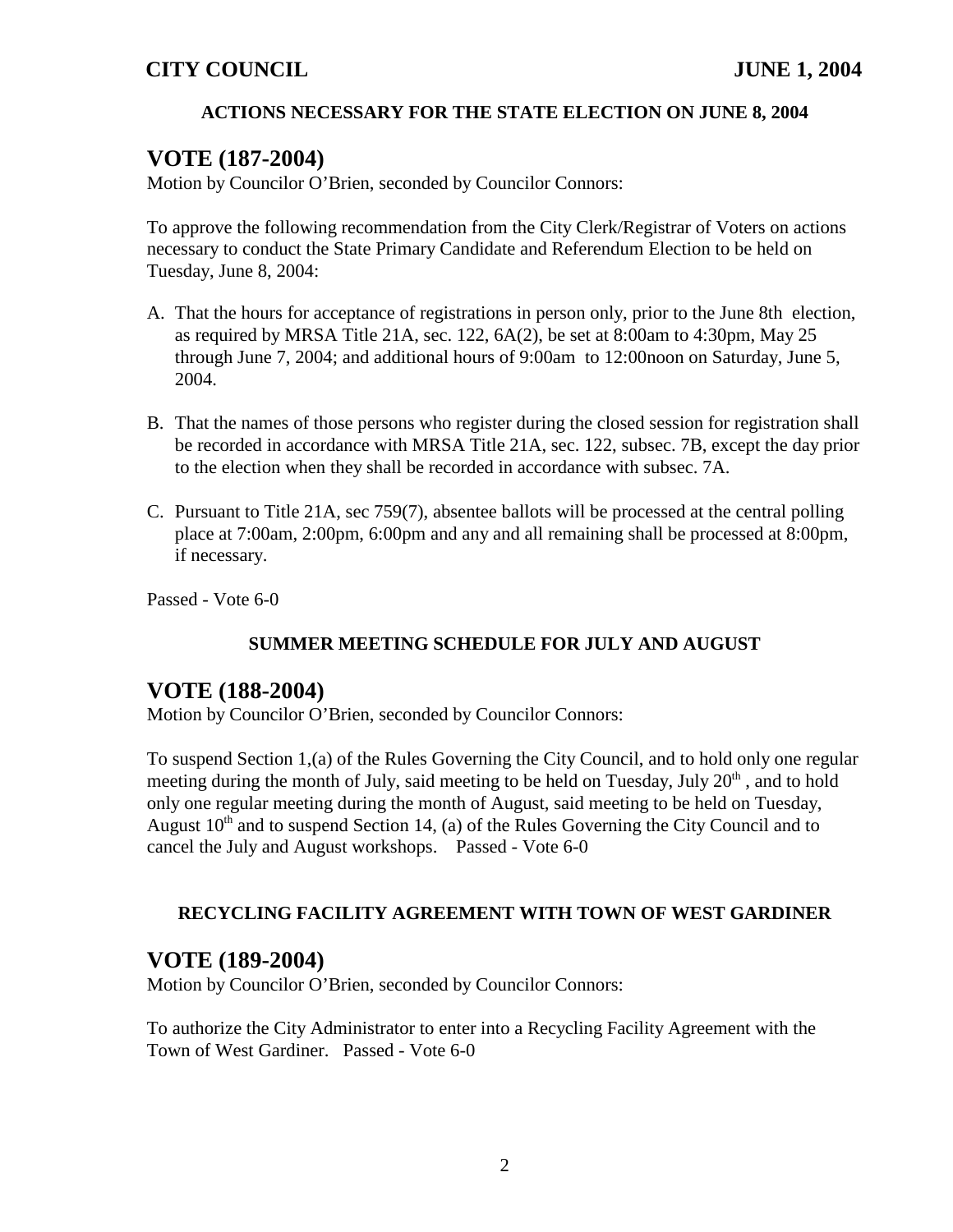### **APPROVAL TO NAME A PRIVATE WAY AS BERTRAND COURT**

## **VOTE (190-2004)**

Motion by Councilor O'Brien, seconded by Councilor Connors:

To approve the request of the abutters to formally name the private right of way off of No Name Pond Road as "Bertrand Court". Passed - Vote 6-0

#### **MDOT AGREEMENTS FOR HIGHWAY RESURFACING PROJECTS**

## **VOTE (191-2004)**

Motion by Councilor O'Brien, seconded by Councilor Connors:

To authorize the City Administrator to enter into three Municipal/State Project Agreements with the Maine Department of Transportation regarding highway resurfacing projects. Passed - Vote 6-0

### **UTILITY EASEMENT ON RIVER ROAD FOR NORTHERN UTILITIES TO CONSTRUCT REGULATOR FACILITY**

## **VOTE (192-2004)**

Motion by Councilor O'Brien, seconded by Councilor Connors:

Be It Ordered, that the City shall issue an Easement Deed/Quitclaim Deed with Covenant, to Northern Utilities, for a utility easement along River Road, with the boundaries and measurements of the same, as laid out and reported by the Director of Public Services, and be it hereby accepted, allowed and established as a utility easement for the use of Northern Utilities.

Passed - Vote 6-0

#### **GRANT APPLICATION FOR CHILDREN'S EMERGENCY RESPONSE PROGRAM**

## **VOTE (193-2004)**

Motion by Councilor O'Brien, seconded by Councilor Connors:

To authorize the Police Chief and the City Administrator to submit a grant application to the Maine Department of Human Services Community Services Center and, if said grant is awarded to the City, to accept the grant award from the Program and to authorize the City Administrator and the Finance Director to administer said funds accordingly.

Passed - Vote 6-0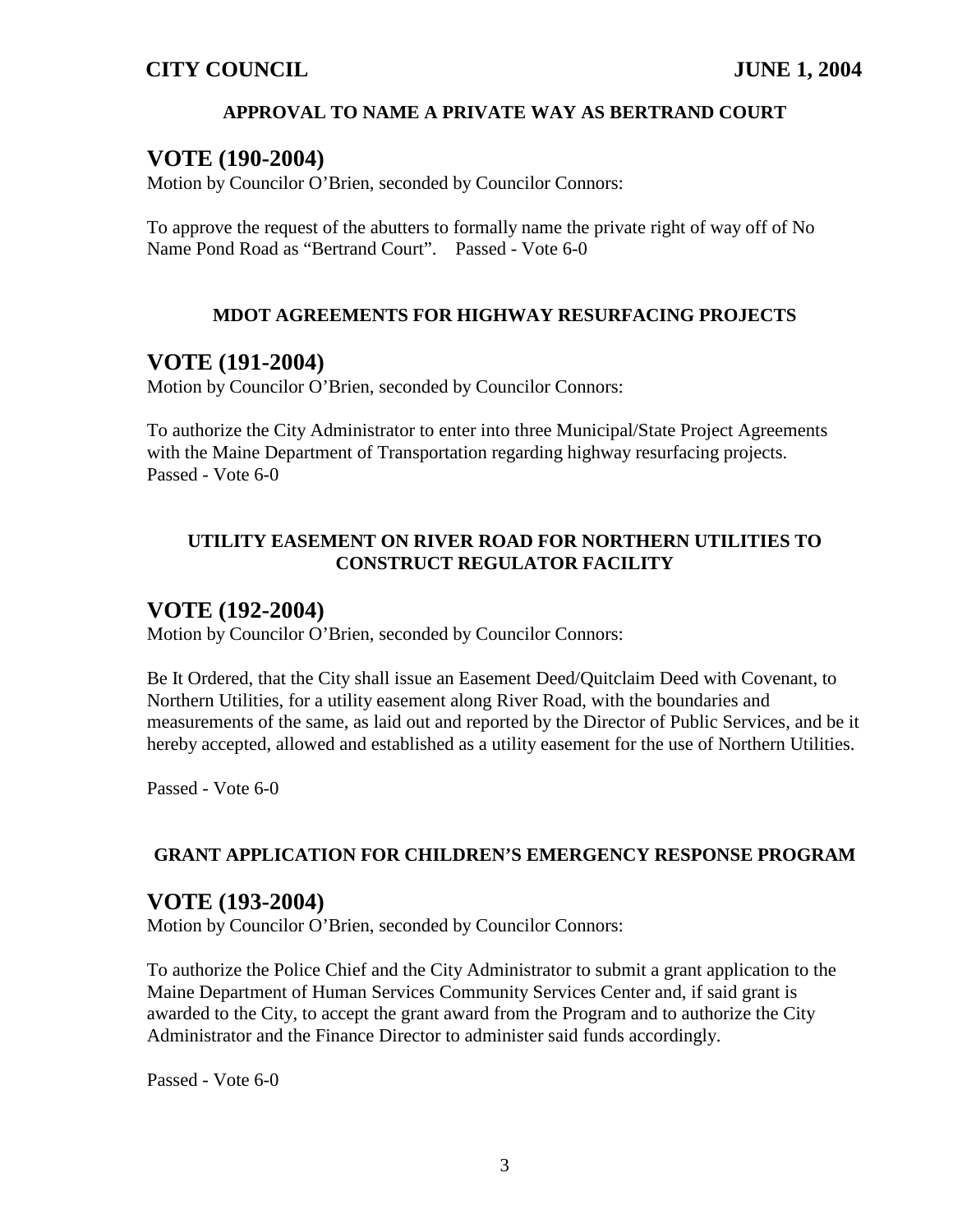#### **EXECUTIVE SESSION**

## **VOTE (194-2004)**

Motion by Councilor Mendros, seconded by Councilor Paradis:

To enter into executive session to discuss a real estate acquisition issue.

Passed - Vote 6-0

Executive session started at 7:18pm and ended at 7:25pm.

#### **RESOLUTION OF ACQUISITION OF PROPERTIES AT 95-109 MAIN STREET**

The City Administrator stated this is for the property where the former Hotel Holly and Lewiston Radiator were located. He stated the appraisal price is around \$250,000 and the recommendation is to acquire the property for this same amount.

## **VOTE (195-2004)**

Motion by Councilor Paradis, seconded by Councilor Connors:

To approve the Resolution of the Lewiston City Council regarding the acquisition of real property located at 95-109 Main Street, said Resolution authorizes the City Administrator to acquire the property for the purchase price of Two-Hundred-Fifty-Thousand Dollars (\$250,000), subject to negotiation of terms and conditions acceptable to both the City and the owner of the property, and that the City Administrator be authorized and empowered in the name of the City of Lewiston to execute and deliver any and all documents necessary to effect the acquisition of the Property for the City of Lewiston, all in such form as the City Administrator may approve:

#### RESOLUTION OF THE LEWISTON CITY COUNCIL REGARDING THE ACQUISITION OF REAL PROPERTY

Before the City Council is the matter of the Resolution of Condemnation of certain real property (the "Property") described as follows:

Property Description: Certain lots or parcels of land, with the buildings thereon, situated in Lewiston, Androscoggin County, and State of Maine, bounded and described as follows:

Parcel One: Commencing at a point in the southeasterly line of Main Street at the westerly corner of land conveyed by the Franklin Company to John H. Landers, by deed No. 929  $\frac{1}{2}$ , dated November 26, 1890; thence running southeasterly by the southwesterly line of said Landers land, one hundred (100) feet to said Landers southerly corner; thence southwesterly by a straight line, fifty (50) feet to the easterly corner of land conveyed by the Franklin Company to S. Record by deed No. 955, dated February 12, 1892; thence northwesterly by the northeasterly line of said Record's land, one hundred (100) feet to the Main Street; thence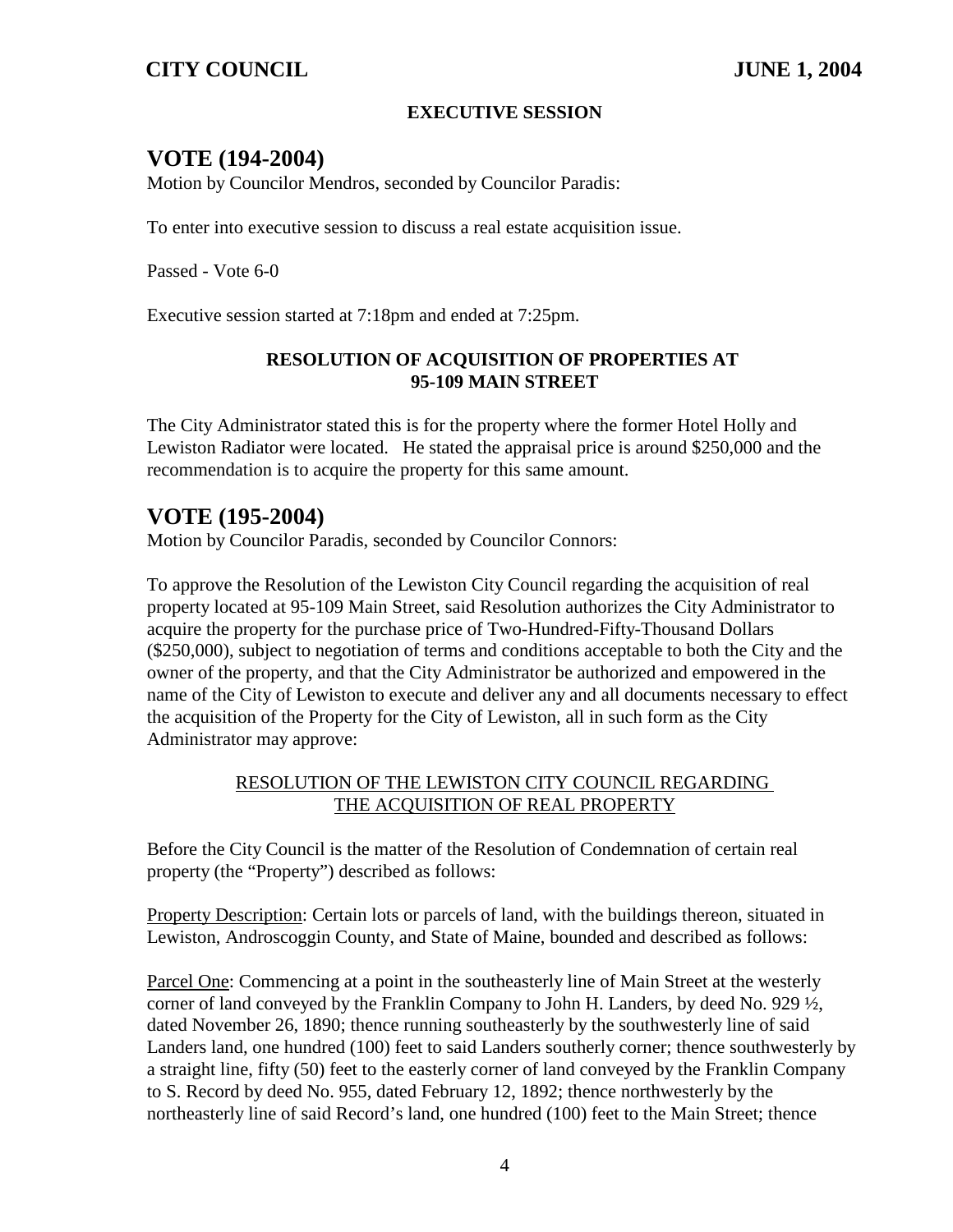northeasterly by the southeasterly line of Main Street to said Landers land and the point of beginning.

Parcel Two: Commencing at a point in the southeasterly line of Main Street at an iron pin in the ground about two hundred seventy-four and one-tenth (271.1) feet southwesterly from a stone bound; said stone bound is located at the intersection of the southeasterly line of Main Street and the westerly line of the Union Water Power Company's land on the westerly side of the main canal; thence running southeasterly at a right angle with Main Street one hundred (100) feet; thence southwesterly at a right angle twenty-five (25) feet; thence westerly at a right angle one hundred (100) feet to Main Street; thence northeasterly by the southeasterly line of Main Street twenty-five (25) feet at the point of beginning.

Parcel Three: Commencing at a point in the southeasterly line of Main Street at the westerly corner of land conveyed by the Franklin Company to S. Record by deed No. 955, dated February 12, 1892; thence running southeasterly at a right angle and by the southwesterly line of said Record's land, one hundred (100) feet to said Record's southerly corner; thence southwesterly at a right angle twenty-five (25) feet; thence northwesterly at a right angle one hundred (100) feet to Main Street; thence northeasterly by the southeasterly line of Main Street twenty-five (25) feet to said Record's westerly corner and the point of beginning.

Parcel Four: Commencing at a point in the southeasterly line of Main Street at the westerly corner of land conveyed by the Franklin Company to Mary Shea by deed No. 963, dated April 15, 1892, said point of commencement is about 324.1 feet southwesterly from a stone bound located at the intersection of the westerly line of the Union Water Power Company's land (on the westerly side of the Main Canal) and the southeasterly line of said Main Street; thence running southeasterly at a right angle with Main Street, and by the southwesterly line of said Mary Shea's land 100 feet to said Mary Shea's southerly corner; thence southwesterly at a right angle 25 feet more or less; thence northwesterly at a right angle 100 feet to Main Street; thence northeasterly by the southeasterly line of Main Street 25 feet more or less to said Mary Shea's westerly corner and the point of beginning.

Parcel Five: Commencing at a point in the southerly line of said Main Street at an iron pin set in the ground about one hundred ninety-four and one-tenth (194.1) feet westerly from a stone bound, said stone bound located at the intersection of the southerly line of Main Street with the westerly line of the Union Water Power Company's land on the westerly side of the main canal; thence running southerly at a right angle with Main Street one hundred (100) feet; thence westerly at a right angle thirty (30) feet; thence northerly at a right angle one hundred (100) feet to Main Street; thence easterly by the southerly line of Main Street thirty (30) feet to the point of beginning. For source of title of Richard H. Hollis, see Deed of Distribution from Judith R. Morgan, Personal Representative of the Estate of Henry B. Hollis to Richard H. Hollis dated January 2, 2004, recorded in the Androscoggin County Registry of Deeds in Book 5781, Page 56.

The land referred to herein is located at 95-109 Main Street in the City/Town of Lewiston, County of Androscoggin and State of Maine. Lewiston Tax Map 207, Lots 142, 143 and 144.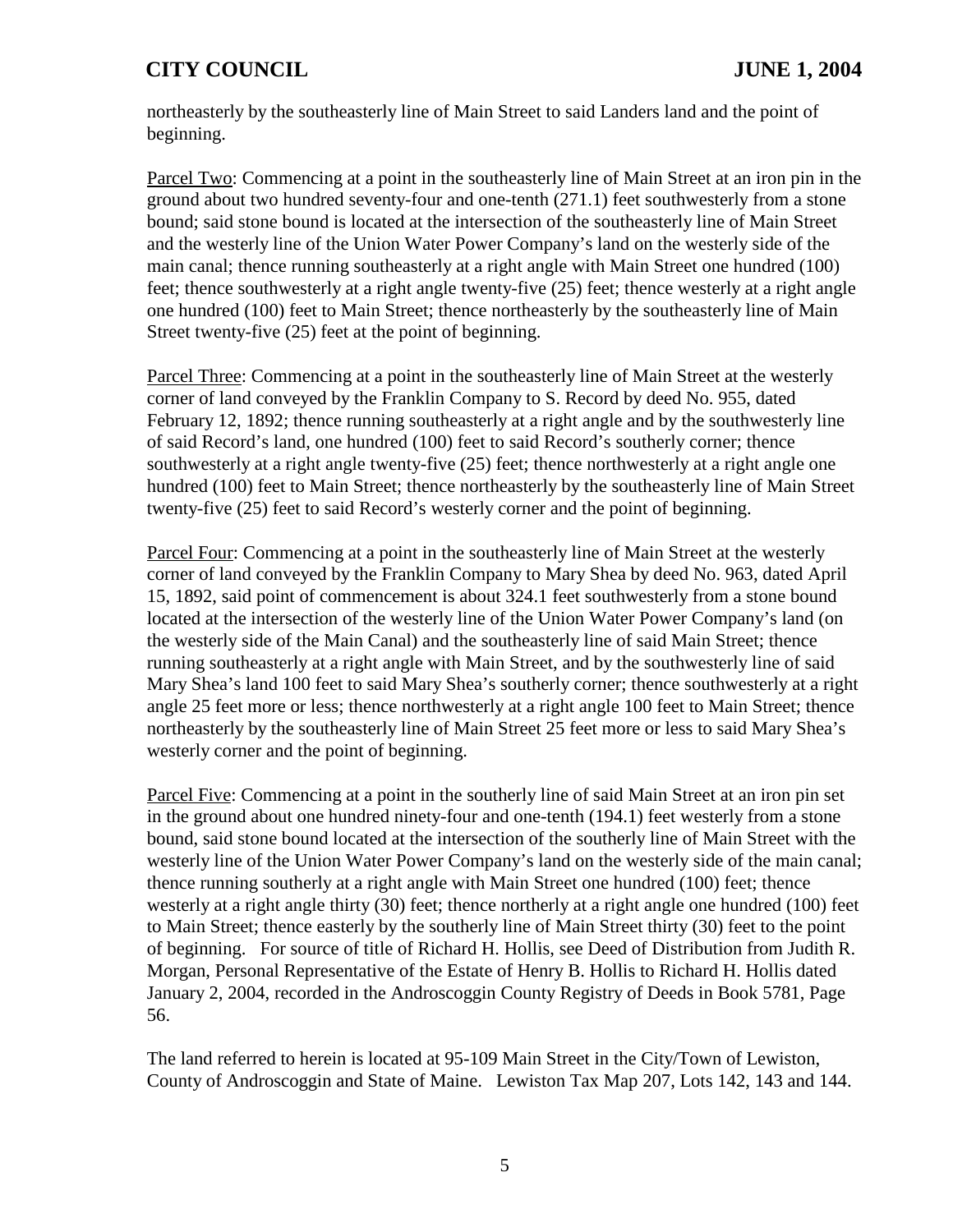Owners Names: Richard H. Hollis by virtue of a Deed of Distribution from Judith R. Morgan, Personal Representative of the Estate of Henry B. Hollis to Richard H. Hollis dated January 2, 2004, recorded in the Androscoggin County Registry of Deeds in Book 5781, Page 56.

By this Resolution, the City Council hereby approves and authorizes the City Administrator to acquire the Property for the purchase price of Two-Hundred-Fifty-Thousand Dollars and 00/100 (\$250,000), subject to the negotiation of terms and conditions acceptable to both the City and the owner of the Property.

Passed - Vote 6-0

#### **PUBLIC HEARING AND FIRST PASSAGE FOR AMENDMENTS TO THE SOLID WASTE ORDINANCE**

Motion by Councilor Paradis, seconded by Councilor Connors:

That the proposed amendment to the City Code of Ordinances, Chapter 62 "Solid Waste", Section 62-11 "Definitions", Section 62-13 "Municipal collection of solid waste and recyclable materials" and Section 62-15 "Payments", receive final passage by a roll call vote.

Councilor Rousseau had questions regarding the impact this ordinance will have on the sale of multiple unit apartment buildings. Councilor Mendros feels this new ordinance language will penalize new property owners if they purchase a multi-family building. Mayor Guay opened the public hearing. Ron Comeau addressed the Council, and stated that he owns three apartment buildings on one parcel of land and the buildings all appear on one deed, and he has concerns about the way his property will be viewed under the Solid Waste Ordinance. Mayor Guay then closed the hearing.

## **VOTE (196-2004)**

Motion by Councilor Connors, seconded by Councilor Bernier:

To amend the proposed amendments to the Solid Waste ordinance to delete the following sentence in Section 62-13: "Multiple unit apartment buildings, which are sold to new owners shall not be eligible for solid waste collection service through the City."

Passed - Vote 6-0

## **VOTE (197-2004)**

Vote on original motion, as amended:

That the proposed amendment to the City Code of Ordinances, Chapter 62 "Solid Waste", Section 62-11 "Definitions", Section 62-13 "Municipal collection of solid waste and recyclable materials" and Section 62-15 "Payments", as amended, receive final passage by a roll call vote.

Passed - Vote 4-2 (Councilors Mendros and Bernier opposed.)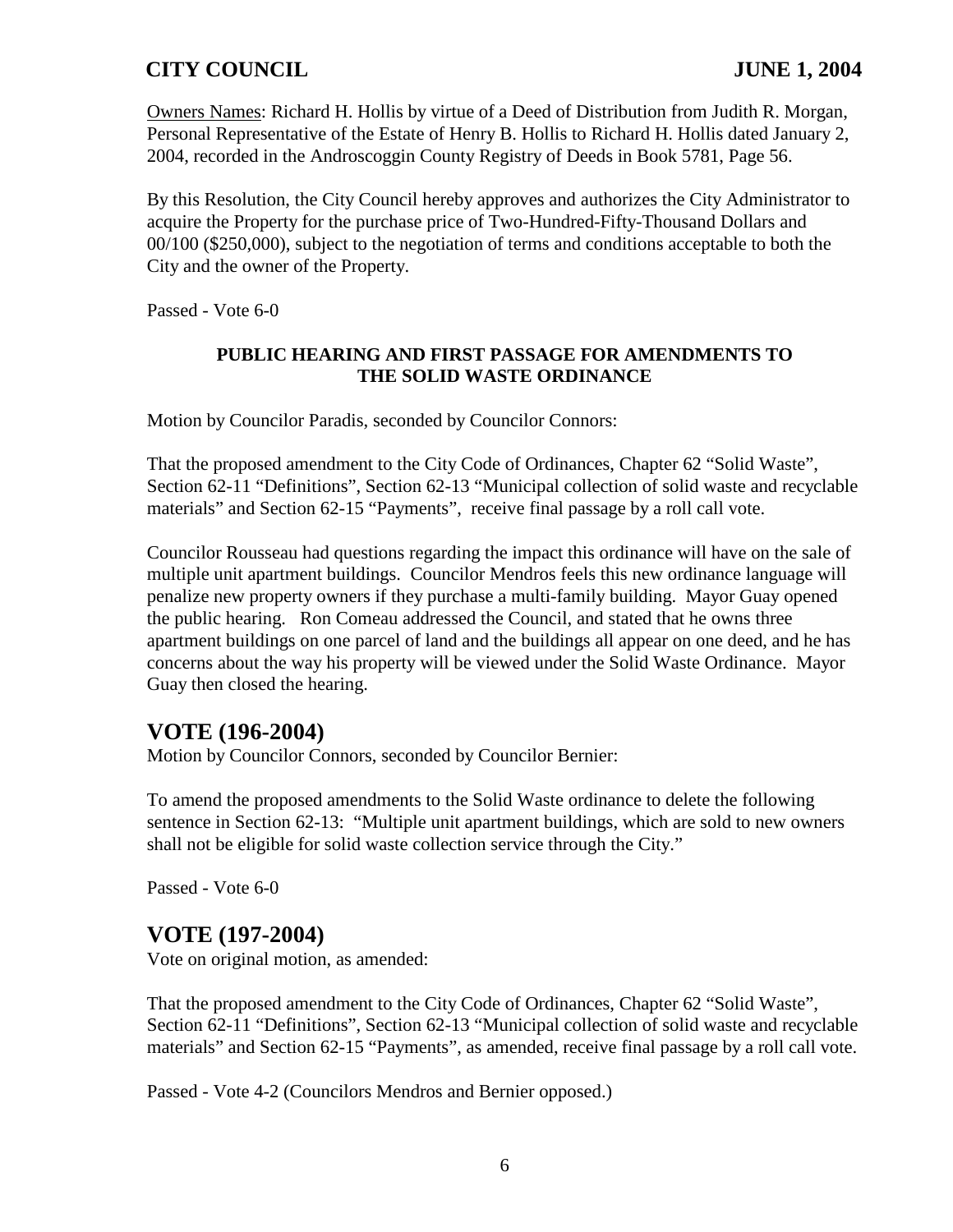#### **PUBLIC HEARING AND FINAL PASSAGE FOR AMENDMENTS TO THE TRAFFIC AND VEHICLES ORDINANCE**

Mayor Guay opened the public hearing. No members of the public spoke for or against this issue. Mayor Guay then closed the hearing. Councilor Mendros questioned the proposed increase from \$5 to \$15 for "parking exceeding time limit", and noted during the previous Council meeting the Police Chief stated there are about 8,000 of these tickets written each year. Councilor Mendros feels this increase will be too high for residents who must park on the street and do not have off-street residential parking provided by their landlord.

# **VOTE (198-2004)**

Motion by Councilor Connors, seconded by Councilor Paradis:

That the proposed amendment to the City Code of Ordinances, Chapter 70 "Traffic and Vehicles", Section 70-134 "Alternate penalty provision, payment schedule", receive final passage by a roll call vote. Passed - Vote 5-1 (Councilor Mendros opposed.)

## **PUBLIC HEARING AND FIRST PASSAGE FOR AMENDMENTS TO THE BUSINESS LICENSING ORDINANCE AND THE AMUSEMENTS & ENTERTAINMENT ORDINANCE TO REMOVE LICENSE FEE AMOUNTS**

Mayor Guay opened the public hearing. No members of the public spoke for or against this issue. Mayor Guay then closed the hearing.

## **VOTE (199-2004)**

Motion by Councilor O'Brien, seconded by Councilor Connors:

That the proposed amendments to the City Code of Ordinances, Chapter 10 "Amusements and Entertainment" and Chapter 22 "Businesses", receive first passage by a roll call vote and that the public hearing on said ordinance be continued to the meeting of June 15, 2004 for final passage. Passed - Vote 6-0

#### **PUBLIC HEARING AND FIRST PASSAGE REGARDING AMENDMENTS TO THE AMUSEMENT & ENTERTAINMENT ORDINANCE REGARDING SPECIAL AMUSEMENT PERMITS**

Mayor Guay opened the public hearing. No members of the public spoke for or against this issue. Mayor Guay then closed the hearing.

## **VOTE (200-2004)**

Motion by Councilor Paradis, seconded by Councilor O'Brien:

That the proposed amendments to the City Code of Ordinances, Chapter 10 "Amusements and Entertainment", receive first passage by a roll call vote and that the public hearing on said ordinance be continued to the meeting of June 15, 2004 for final passage. Passed - Vote 6-0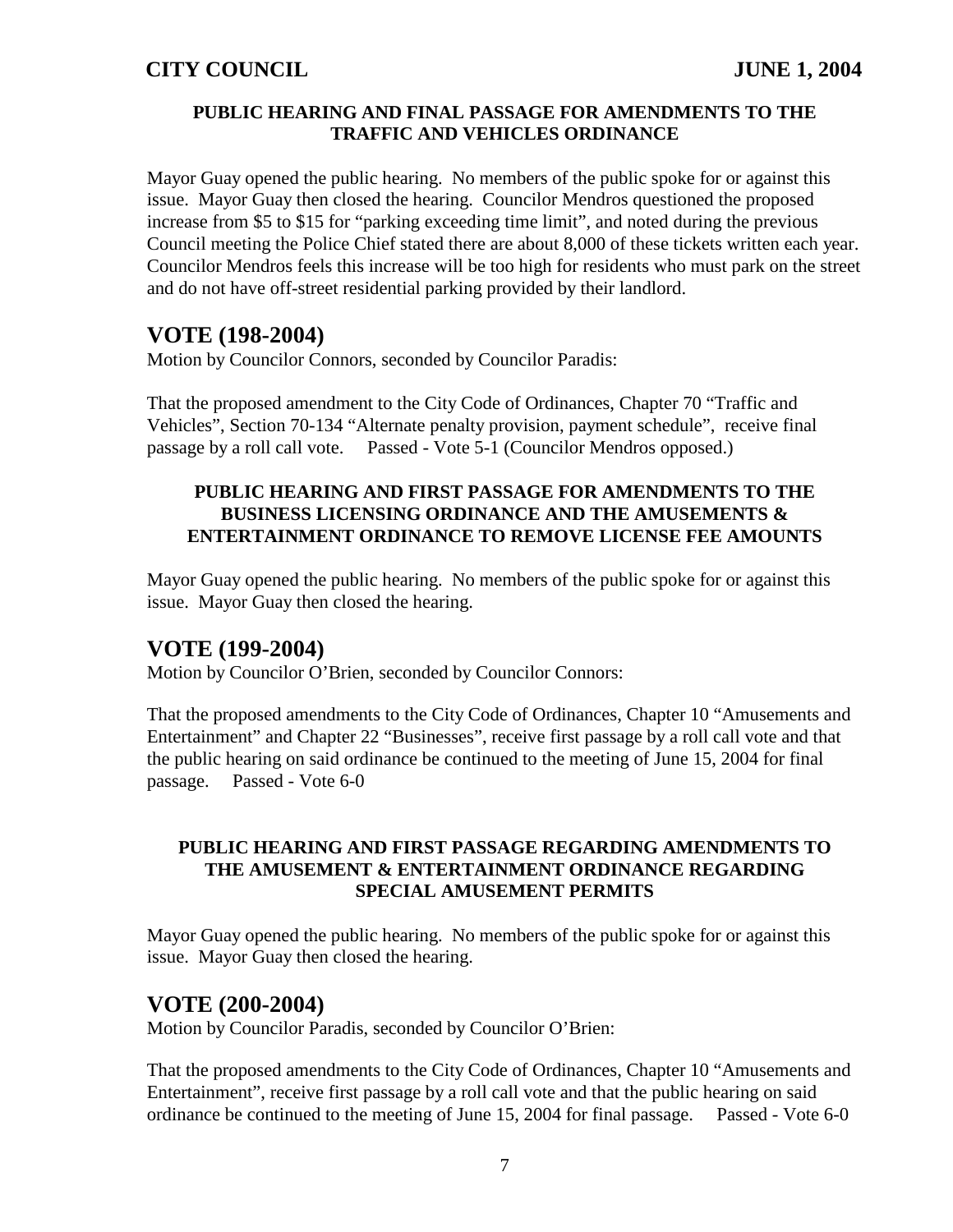#### **PUBLIC HEARING AND FIRST PASSAGE FOR REZONING A PORTION OF PROPERTY AT 1222 SABATTUS STREET**

Mayor Guay opened the public hearing. No members of the public spoke for or against this issue. Mayor Guay then closed the hearing.

# **VOTE (201-2004)**

Motion by Councilor Paradis, seconded by Councilor Rousseau:

That the proposed amendment to re-zone a portion of the property at 1222 Sabattus Street from the Resource Conservation (RC) District to the Highway Business (HB) District receive first passage by a roll call vote and that the public hearing on said ordinance be continued to the meeting of June 15, 2004 for final passage. Passed - Vote 6-0

## **PUBLIC HEARING AND FIRST PASSAGE FOR REZONING PROPERTIES ON THE WEST SIDE OF MAIN STREET TO THE MAINE CENTRAL RAILROAD RIGHT OF WAY FROM STRAWBERRY AVENUE SOUTH TO THE RUSSELL STREET OVERPASS**

Mayor Guay opened the public hearing. No members of the public spoke for or against this issue. Mayor Guay then closed the hearing.

# **VOTE (202-2004)**

Motion by Councilor O'Brien, seconded by Councilor Mendros:

That the proposed amendment to re-zone the properties on the west side of Main Street to the Maine Central Railroad right-of-way, from Strawberry Avenue south to the Russell Street overpass, from the Neighborhood Conservation "B" (NCB) District and Office Residential (OR) District to the Community Business (CB) District, receive first passage by a roll call vote and that the public hearing on said ordinance be continued to the meeting of June 15, 2004 for final passage. Passed - Vote 6-0

#### **PUBLIC HEARING AND FIRST PASSAGE FOR THE CONDITIONAL REZONING OF THE PROPERTY AT 578 MAIN STREET**

Mayor Guay opened the public hearing. No members of the public spoke for or against this issue. Mayor Guay then closed the hearing. The City Administrator noted that this item will be moot and will not need to come back for final passage if the previous item, Rezoning of properties on the west side of Main Street to the MCRR right of way from Strawberry Avenue south to Russell Street Overpass, receives final passage at the next Council meeting.

# **VOTE (203-2004)**

Motion by Councilor O'Brien, seconded by Councilor Mendros:

To approve first passage of the amendment to the Zoning and Land Use Code and Map to conditionally rezone the property at 578 Main Street, from the Neighborhood Conservation "B"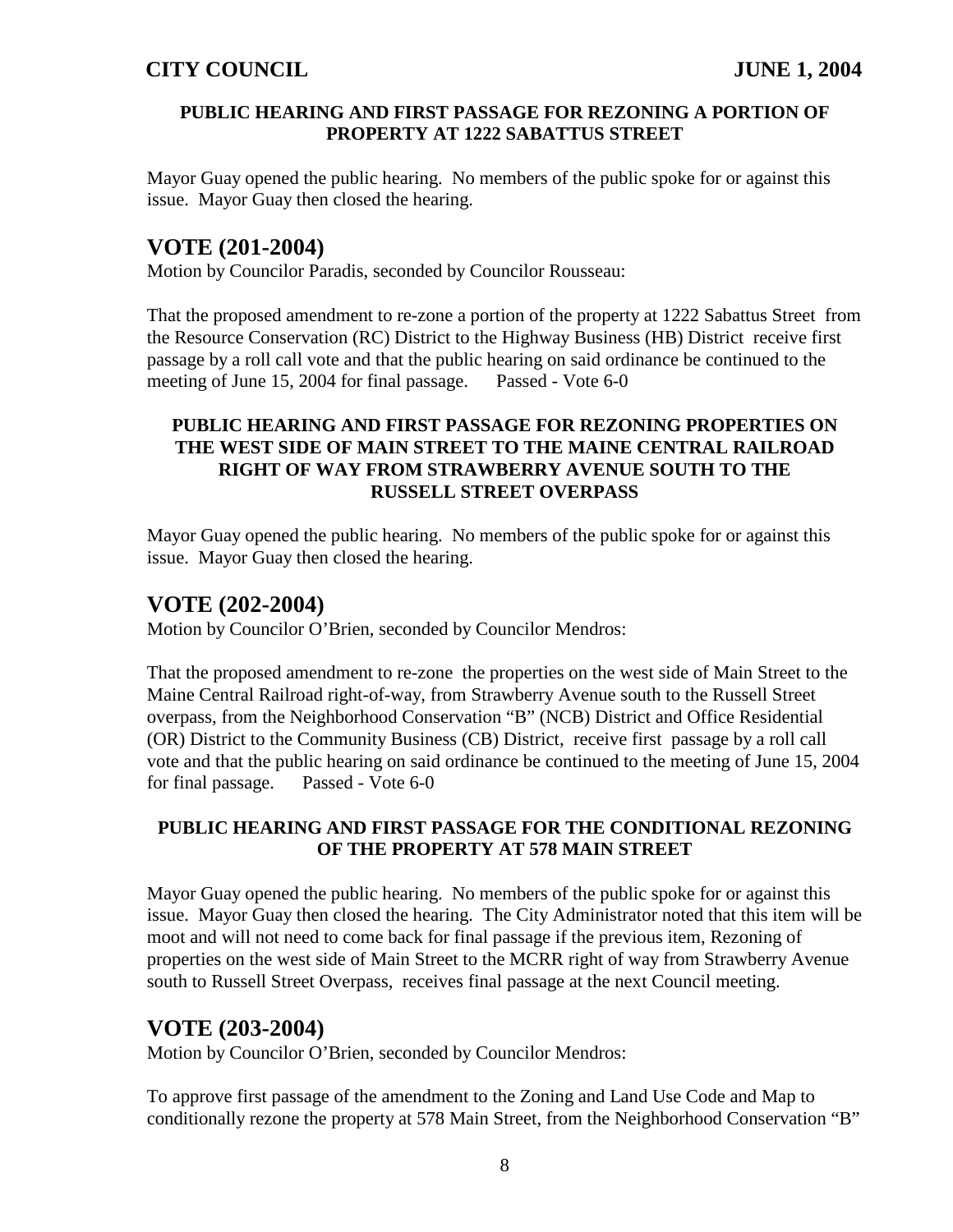(NCB) District to the Community Business (CB) District, subject to a conditional agreement, and that the public hearing on said ordinance be continued to the meeting of June 15, 2004 for final passage. Passed - Vote 6-0

#### **PUBLIC HEARING AND FIRST PASSAGE FOR REZONING PROPERTIES ON EAST SIDE OF MAIN STREET FROM BROOKS AVENUE TO THE RUSSELL STREET OVERPASS**

Mayor Guay opened the public hearing. No members of the public spoke for or against this issue. Mayor Guay then closed the hearing. The City Administrator stated this is part of a larger citywide rezoning initiative. The City Planner said this will help to protect and balance the area.

## **VOTE (204-2004)**

Motion by Councilor Paradis, seconded by Councilor Rousseau:

That the proposed amendment to re-zone the properties on the east side of Main Street from Brooks Avenue to the Russell Street overpass, from the Neighborhood Conservation "A" (NCA) District and Neighborhood Conservation "B" (NCB) District to the Office Residential (OR) District , receive first passage by a roll call vote and that the public hearing on said ordinance be continued to the meeting of June 15, 2004 for final passage. Passed - Vote 6-0

#### **PUBLIC HEARING ON LIQUOR LICENSE AND SPECIAL AMUSEMENT PERMIT FOR SCOREBOARD PUB, 1018 SABATTUS STREET**

Mayor Guay opened the public hearing. No members of the public spoke for or against this issue. Mayor Guay then closed the hearing.

## **VOTE (205-2004)**

Motion by Councilor Rousseau, seconded by Councilor Paradis:

To authorize the City Clerk's Office to approve the applications for a liquor license and special amusement permit for dancing and entertainment for Scoreboard Pub, 1018 Sabattus Street. Passed - Vote 6-0

## **ADOPTION OF FISCAL YEAR 2005 TAX RESOLVE**

## **VOTE (206-2004)**

Motion by Councilor Rousseau, seconded by Councilor Paradis:

That the Tax Resolve instructing the Chief Assessor to raise \$39,943,255.00 to finance the Fiscal Year 2005 budget, have first passage at this time by a roll call vote, and to schedule final passage for the June 15, 2004 Council meeting:

*RESOLVED,* That the Chief Assessor of the City of Lewiston, Maine be ordered to raise by assessment upon estates of residents of the City of Lewiston, and upon estates of non-resident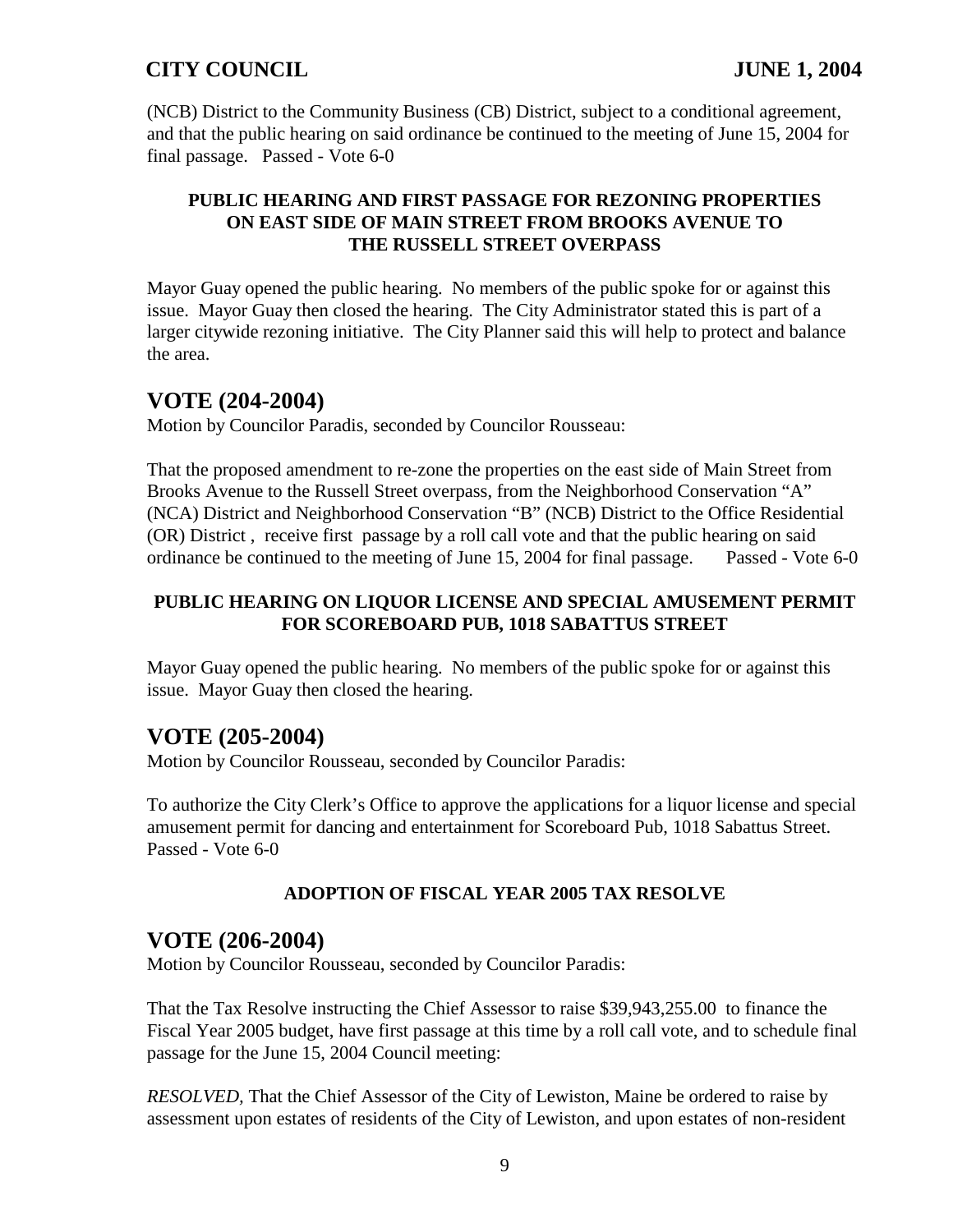proprietors in said City of Lewiston for the current fiscal year commencing July 1, 2004, the sum of Thirty-Nine Million Nine Hundred Forty -Three Thousand Two Hundred Fifty-Five Dollars for the payment of the county tax, for ordinary indebtedness and expenses, for interest on the debt of the City of Lewiston, and for the payment of lawful debts and dues of the City of Lewiston.

A summary of the \$75,723,016 Appropriation Resolve, passed by the City Council on May 18, 2004, is on file in the City Clerk's Office.

| <b>Appropriation Resolve</b> |              | \$75,723,016 |
|------------------------------|--------------|--------------|
| LESS:                        |              |              |
| <b>Estimated Revenues</b>    | \$33,885,966 |              |
| Prior Years' Surplus         | 1,893,795    |              |
| <b>Total Adjustments</b>     |              | \$35,779,761 |
| Net Appropriation            |              | \$39,943,255 |
| TAX LEVY:                    |              | \$39,943,255 |

Interest on Real and Personal Taxes will be charged on all taxes which shall remain unpaid after the respective due dates of September 15, 2004 and March 15, 2005, at the rate of 6.5%.

Any taxpayer who pays an amount in excess of that finally assessed shall be repaid the amount of the overpayment plus interest from the date of overpayment at the rate of 2.5%.

Passed - Vote 6-0

#### **RESOLVE TO COMMIT TO A PROPERTY TAX RATE DECREASE IF QUESTION ONE PREVAILS AND RELATED FUNDS ARE RECEIVED**

Motion by Councilor Mendros, seconded by Councilor Paradis:

To commit to a minimum of a 6.1% property tax rate decrease in the Fiscal Year 2006 budget, if Question 1on the June 8 ballot prevails, and the City receives the projected \$3,781,039 in additional funding that such a vote will provide.

The City Administrator stated with a 6.1% decrease, the mil rate would decrease \$1.70. Councilor Bernier stated she hopes the community is not confused with the current tax rate and wonders if it is premature for the Council to vote on this issue. Councilor Mendros said this Council has proved it can be fiscally responsible, noting it held the line on taxes for two years in a row. Councilor O'Brien noted the federal government is paying for fewer citizen needs and services, and the state will not be able to cover additional expenses if this referendum passes next week without additional revenue. Councilor Connors questioned if the state's revenue sharing formula might change if this referendum passes, and suggested an amendment to the motion saying the Council supports this if all other revenues remain equal.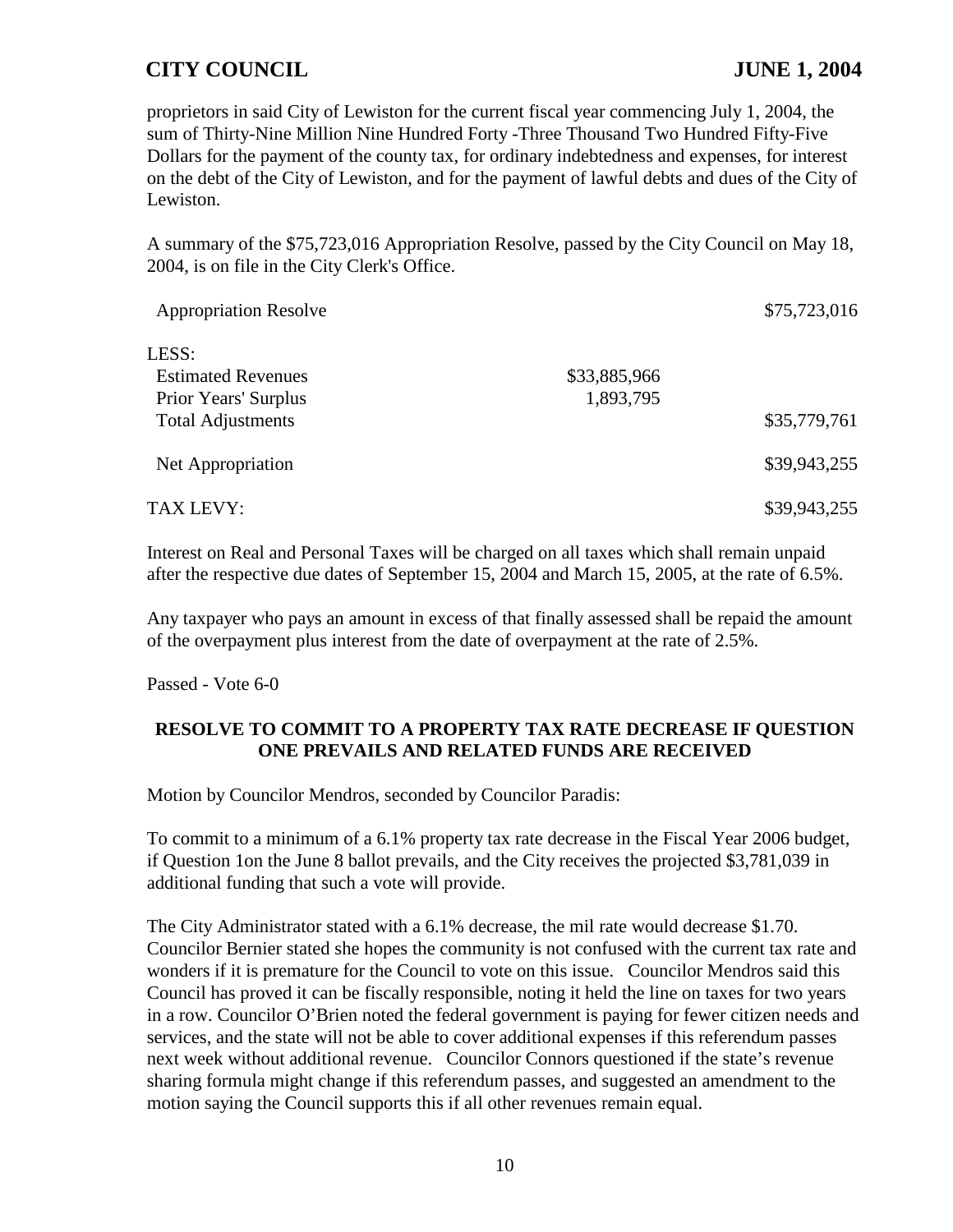# **VOTE (207-2004)**

Motion by Councilor Connors, seconded by Councilor Mendros:

To amend the motion to add the following statement at the end of the motion: "without loss of substantial revenues". Passed - Vote 5-1 (Councilor O'Brien opposed)

# **VOTE (208-2004)**

Vote on original motion, as amended:

To commit to a minimum of a 6.1% property tax rate decrease in the Fiscal Year 2006 budget, if Question 1on the June 8 ballot prevails, and the City receives the projected \$3,781,039 in additional funding that such a vote will provide, without a loss of substantial state revenues. Passed - Vote 5-1 (Councilor O'Brien opposed)

## **TRAFFIC SCHEDULE AMENDMENT TO REMOVE PARKING METERS ON CANAL STREET**

Councilor Paradis asked about the cost of removing and installing the meters, and said if local businesses are asking for this to be done, they should be paying the costs of having the City do the work.

# **VOTE (209-2004)**

Motion by Councilor Rousseau, seconded by Councilor O'Brien:

To adopt the proposed amendment to the Traffic Schedule regarding the removal of parking meters on a portion of Canal Street:

Section 21 - Parking Time Regulated, 15 Minutes - 8:00AM to 6:00PM

| <b>CANAL STREET</b> | Beginning at a point located 25' north of the northeast corner of the    |
|---------------------|--------------------------------------------------------------------------|
|                     | intersection of Canal Street and Chestnut Street extending northerly for |
|                     | adistance of 66' (3 spaces).                                             |

Section 6- Parking Meters - Time Limitations - 15 Minutes

| $CANMI$ ctdet.      | 4 notice anonce costatly side stating from the northeastatly correr of   |
|---------------------|--------------------------------------------------------------------------|
| <b>CANAL DINELI</b> | 4 paining spaces easierly side starting from the northeasterly corner of |
|                     | Chestnut Street going northerly                                          |

Passed - Vote 6-0

#### **SKATEBOARD PARK INITIATIVE AND SITE SELECTION OF PARK**

Councilors were asked to review and discuss various locations for a proposed City skateboard park. A committee of city staff and citizens have been working on this project and are suggesting the locations of either Kennedy Park or Marcotte Park. Councilor O'Brien suggested Kennedy Park, stating the park might be better utilized and supervised, noting the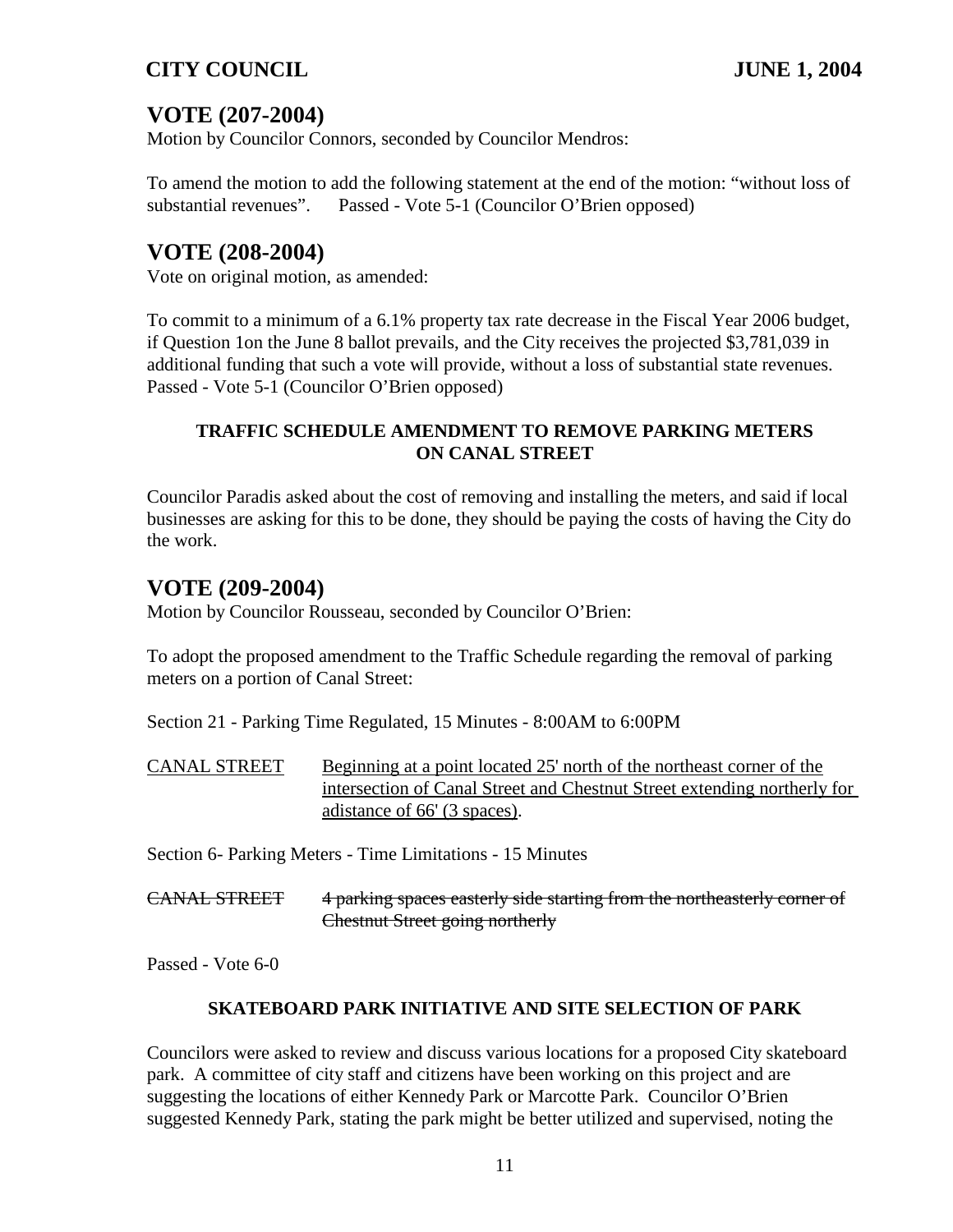police station is across the street. Councilor Mendros suggested Marcotte Park, noting there is more parking available. The City Administrator stated there have been concerns from neighbors in the Marcotte Park area. Councilor Bernier said she disagreed with the suggestion of Kennedy Park, stating that many city residents use the park and the skateboard park might be a disruption. Several Councilors asked questions about liability, insurance coverage and costs, city staff time to monitor the park and other related questions.

## **VOTE (210-2004)**

Motion by Councilor Mendros, seconded by Councilor Paradis:

To postpone this item to the June 15, 2004 Council meeting. Passed - Vote 6-0

#### **REPORTS AND UPDATES**

No reports or updates were presented at this time.

#### **OTHER BUSINESS**

No other business was presented at this time.

#### **EXECUTIVE SESSION**

## **VOTE (211-2004)**

Motion by Councilor O'Brien, seconded by Councilor Paradis:

To enter into executive session to discuss pending litigation. Passed - Vote 6-0

Executive session began at 9:06pm and ended at 9:25pm.

#### **SETTLEMENT OF LITIGATION ISSUE**

## **VOTE (212-2004)**

Motion by Councilor Connors, seconded by Councilor Bernier:

To authorize the City Administrator to effect the settlement of a property damage claim brought against the City of Lewiston by residents Michael J. and Susan Bouchard. Passed - Vote 6-0

#### **EXECUTIVE SESSION**

## **VOTE (213-2004)**

Motion by Councilor Rousseau, seconded by Councilor Paradis:

To enter into executive session to finish the City Administrator's annual performance evaluation. Passed - Vote 6-0